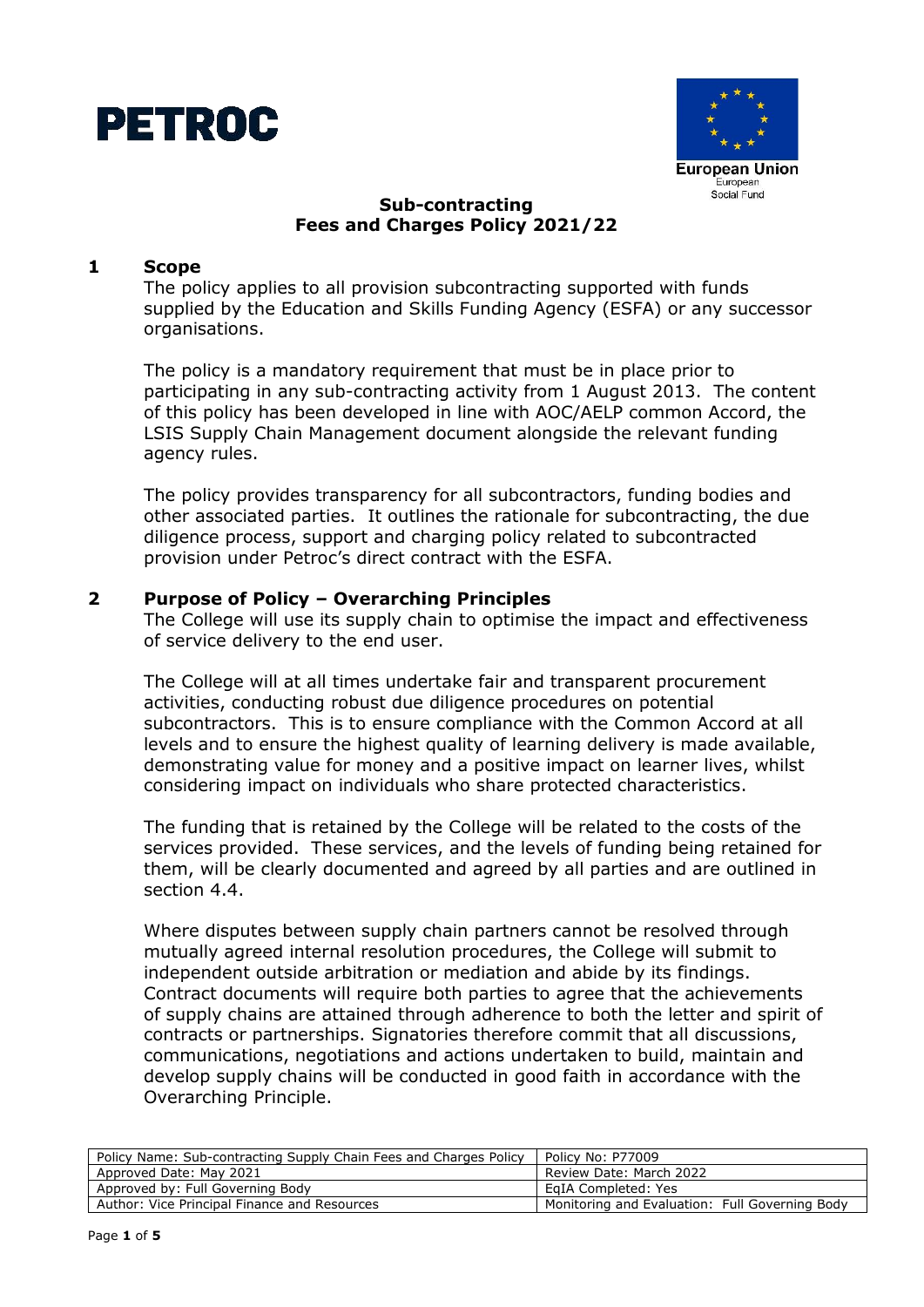This policy is in line with the Equal Opportunities Policy of Petroc.

### **3 Rationale for Subcontracting**

In line with Petroc's mission to achieve excellence through learning, this policy outlines the approach to subcontracting and partnership activity.

Petroc engages with sub-contractors to better meet customer needs and will subcontract for the following reasons:

- To provide immediate provision whilst expanding direct capacity into new geographical areas or curriculum areas
- To provide access to, or engagement with, a new range of customers
- To provide niche delivery where the cost of developing direct delivery would be inappropriate
- To provide specialist provision to meet industry and community need including disadvantaged groups
- To engage in new delivery models with specialist partners
- To support other providers with the aim to serve the community more effectively
- To meet the specific requirement of an employer for apprenticeship delivery

The rationale for subcontracting a particular piece of work will be outlined in the contract provided to each subcontractor.

## **4 General Principles / Procedures**

The implementation of this policy will be managed by the Vice Principal Finance and Resources.

The Vice Principal Finance and Resources will be supported by relevant specialist curriculum and support staff as required.

The process will be managed in an open, transparent and fair manner with all decisions and contract awards documented.

#### **4.1 Sub-contractor Approval and Due Diligence:**

All potential sub-contractors will be subject to due diligence checks and will be required to meet the minimum standard as published in the ESFA Funding Rules for the relevant funding stream prior to any contract being entered into.

Signatories to contracts commit that all discussions, communications, negotiations and actions undertaken to build, maintain and develop supply chains will be conducted in good faith in accordance with the Overarching Principle.

#### **4.1.1 Due Diligence Process**

The due diligence process ensures that minimum standards are met by any organisation before Petroc enters into a contractual arrangement.

This process will consider the organisational level due diligence that must take place which will include specific organisational details including relevant

| Policy No: P77009                              |
|------------------------------------------------|
| Review Date: March 2022                        |
| EqIA Completed: Yes                            |
| Monitoring and Evaluation: Full Governing Body |
|                                                |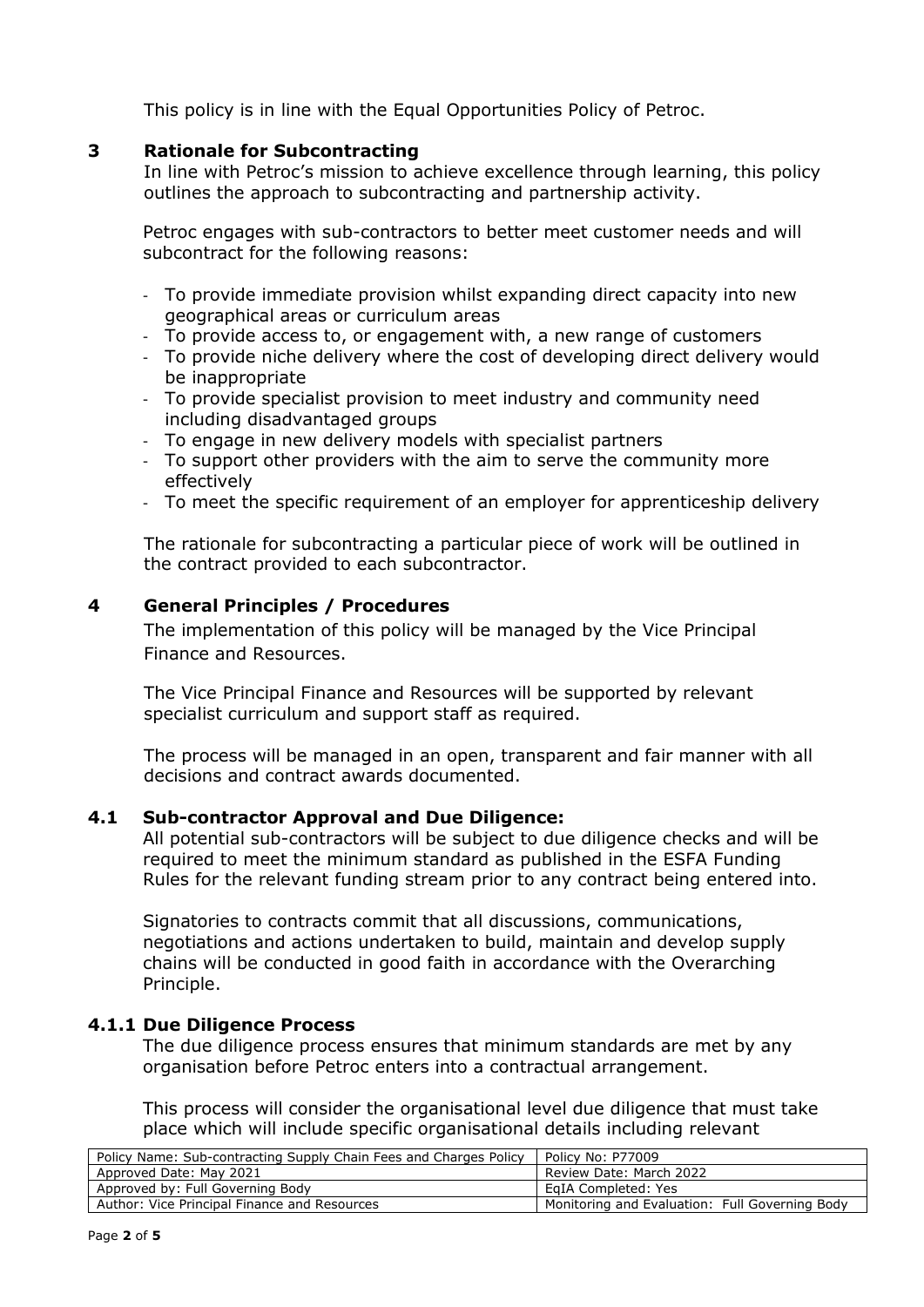personnel background checks and a review of financial health, policies, insurance, staffing and overall quality.

Petroc will only sub-contract to a legal entity. If the organisation is a registered company they must be recorded as 'active' on the Companies House database.

A legal entity will not be approved if:

- it has an above average risk warning from a credit agency
- it has passed a resolution (or the court has made an order) to wind up or liquidate the company or administrators have been appointed
- its statutory accounts are overdue
- they fail to meet the minimum standards required through the due diligence process.

In the event that any subcontractor is found to be using funds to support extremist activities or organisations the subcontracting relationship will be ceased immediately and any funds paid to the subcontractor will be recovered.

# **4.2 Risk Management:**

As part of the due diligence process each subcontractor will be subject to a risk assessment. The risk assessment will also be used to inform the management and monitoring arrangements as well as to assess any additional fees or charges that should be applied. If as a result of this assessment there is an increase to the standard requirements this will be outlined & discussed with the subcontractor.

## **4.3 Sub-Contractor Management and Quality Assurance Monitoring:**

Each sub-contractor will have an identified main point of contact for administration and management which is specific to the contract being delivered.

Sub-contractors will be monitored for each contract based on contract requirements and partner risk assessment. As a minimum each subcontractor will be subject to formal reviews and unannounced spot checks and audits during the life of the contract.

Petroc will manage and monitor sub-contractors to ensure that the following Quality Assurance standards are met:

- the sub-contractor is demonstrating value for money
- the sub-contractor is compliant with all contract requirements
- the sub-contractor is delivering a quality programme
- the sub-contractor continues to meet the due diligence requirements
- the sub-contractor is achieving the minimum standards of performance

Petroc will support the sub-contractor to improve their quality of teaching and learning through the observation process and the development of action plans and recommendations. Petroc may also provide access to relevant in house CPD training sessions to support the improvements.

| Policy Name: Sub-contracting Supply Chain Fees and Charges Policy | Policy No: P77009                              |
|-------------------------------------------------------------------|------------------------------------------------|
| Approved Date: May 2021                                           | Review Date: March 2022                        |
| Approved by: Full Governing Body                                  | EgIA Completed: Yes                            |
| Author: Vice Principal Finance and Resources                      | Monitoring and Evaluation: Full Governing Body |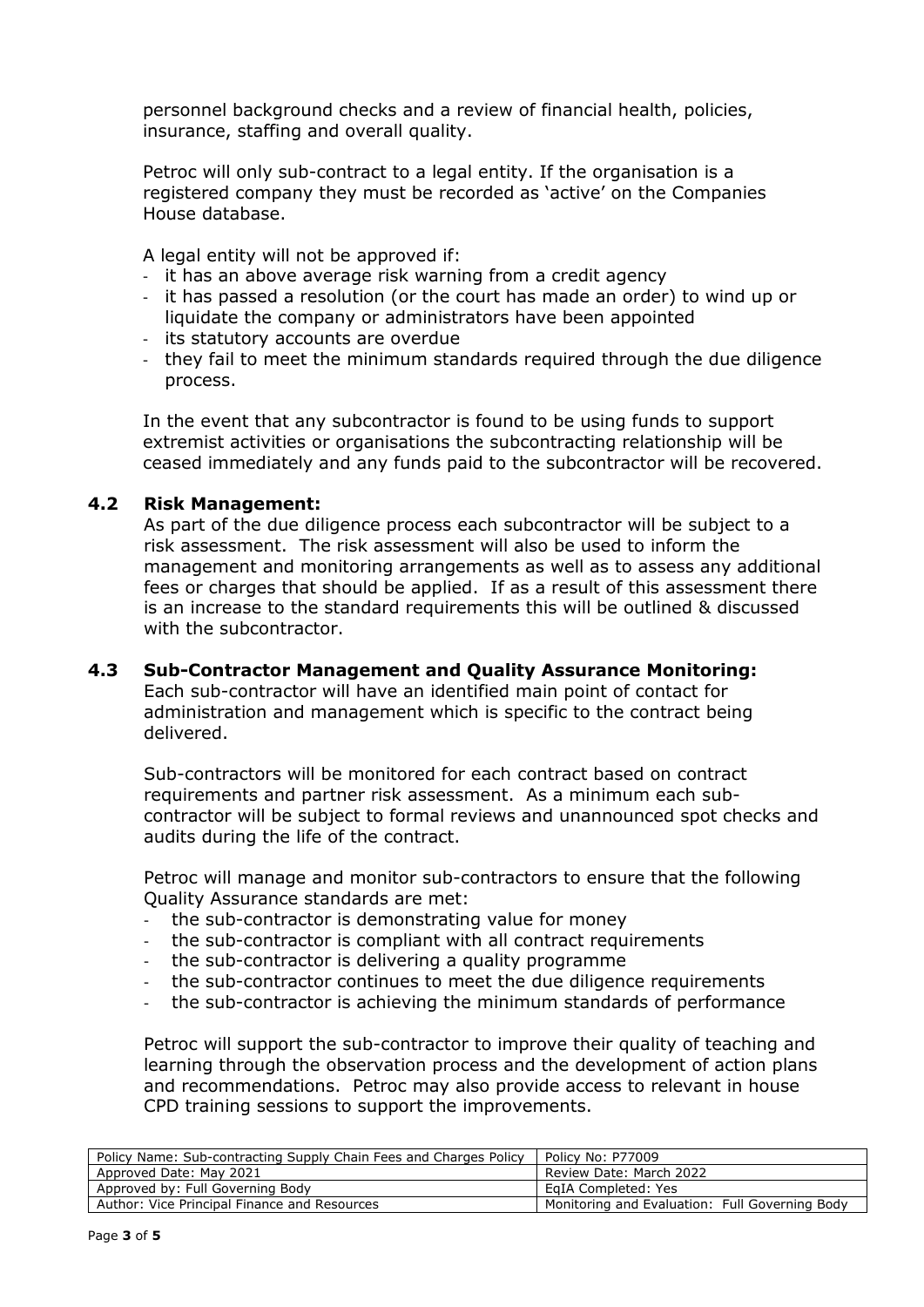Second-level sub-contracting will not be permissible without the prior written approval from the relevant funding agency. The confirmation of any approval will be provided by the College in writing to the Subcontractor.

### **5 Fees and Charges:**

All fees and charges applied by Petroc will be transparent and calculation methods will be available to sub-contractors.

#### **5.1 Management Fees:**

The college will retain a management fee to cover the direct costs associated with operating and quality assuring the subcontracted provision and provides a contribution towards the indirect costs such as audit & compliance and curriculum support.

We recognise that Subcontractors have different levels of capacity and skills and therefore we will tailor our management fee to suit the needs of the subcontractor to deliver quality provision.

The standard management fee is 20% for all subcontracting activities with the exception of apprenticeships. This fee is the standard charge for all whole programme subcontracting. This fee may be increased to mitigate any necessary risks identified during the risk assessment or by mutual agreement with the subcontractor to purchase additional support.

The standard fee includes the following services:

- Preparation of subcontracting documents & processes

- Provision of funding advice & guidance relating to the learners & provision

- Administration costs related to the set up of courses, enrolment & processing ILRs

- Monitoring of contract levels, performance and reviews of activity including, but not limited to, advice and guidance sessions, enrolment processes, teaching and learning and examinations

- Processing of payments
- Quality support including the monitoring of teaching & learning

For apprenticeship funding the management fee will be adapted to suit the activity being subcontracted and is variable to ensure that only the necessary direct & indirect costs are attributed depending on the activity being subcontracted.

Further management charges may be mutually agreed between Petroc and the Sub-contractor.

## **5.2 Funding Retained**

Dependent on the type of sub-contracting arrangement, a sum of money, as described in the contract, may be held back and/or awarded at the completion and fulfilment of the contract value and terms and conditions.

## **5.3 Payment Terms:**

| Policy Name: Sub-contracting Supply Chain Fees and Charges Policy | Policy No: P77009                              |
|-------------------------------------------------------------------|------------------------------------------------|
| Approved Date: May 2021                                           | Review Date: March 2022                        |
| Approved by: Full Governing Body                                  | EqIA Completed: Yes                            |
| Author: Vice Principal Finance and Resources                      | Monitoring and Evaluation: Full Governing Body |